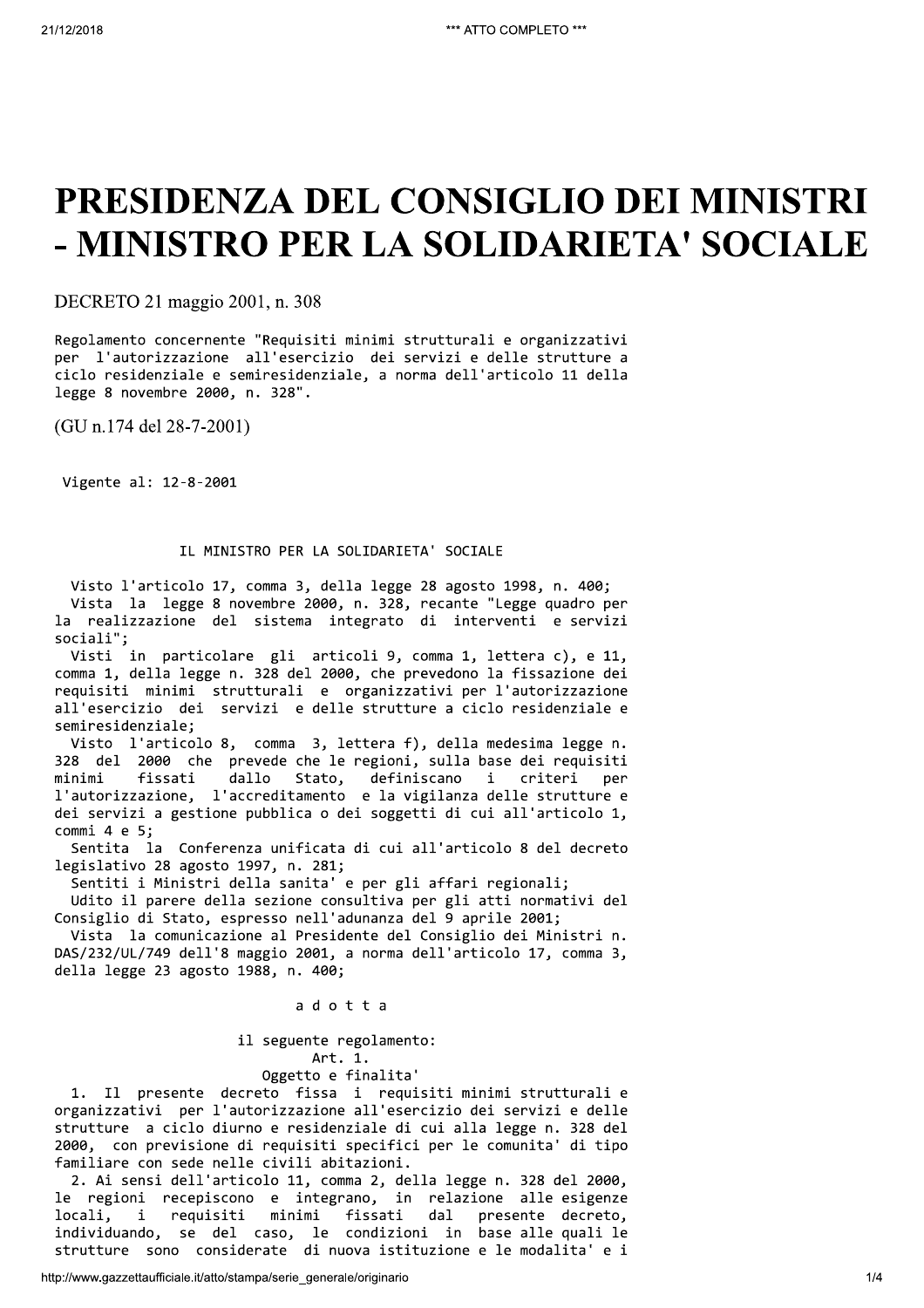termini entro cui prevedere, anche in regime di deroga, l'adeguamento ai requisiti per le strutture gia' operanti.

Art. 2.

Strutture e servizi soggetti ai requisiti minimi per l'autorizzazione 1. I requisiti minimi per l'autorizzazione al funzionamento di cui alla legge n. 328 del 2000 riguardano le strutture e i servizi gia' operanti e quelli di nuova istituzione, gestiti dai soggetti pubblici o dai soggetti di cui all'articolo 1, commi 4 e 5 della legge n. 328 del 2000 che, indipendentemente dalla denominazione dichiarata, sono rivolti a:

a) minori per interventi socio-assistenziali ed educativi integrativi o sostitutivi della famiglia;

b) disabili per interventi socio-assistenziali o socio-sanitari finalizzati al mantenimento e al recupero dei livelli di autonomia della persona e al sostegno della famiglia;

c) anziani per interventi socio-assistenziali o socio-sanitari, finalizzati al mantenimento e al recupero delle residue capacita' di autonomia della persona e al sostegno della famiglia;

d) persone affette da AIDS che necessitano di assistenza continua, e risultano prive del necessario supporto familiare, o per<br>le quali la permanenza nel nucleo familiare sia temporaneamente o definitivamente impossibile  $\circ$ contrastante con il progetto individuale;

e) persone con problematiche psico-sociali che necessitano di assistenza continua e risultano prive del necessario supporto familiare, o per le quali la permanenza nel nucleo familiare sia<br>temporaneamente o definitivamente impossibile o contrastante con il progetto individuale.

2. Per le strutture che erogano prestazioni socio-sanitarie di cui all'articolo 8-ter del decreto legislativo n. 502 del 1992, come modificato dal decreto legislativo n. 229 del 1999, l'autorizzazione di cui al comma 1, lettere b), c), d) ed e), e' rilasciata comunque in conformita' a quanto previsto dall'articolo 8-ter dello stesso decreto legislativo.

3. Restano ferme le disposizioni adottate in attuazione della legge 18 febbraio 1999, n. 45, in materia di strutture e servizi destinati al recupero e alla riabilitazione della tossicodipendenza.

#### Art. 3.

Strutture di tipo familiare e comunita' di accoglienza di minori<br>1. Le comunita' di tipo familiare e i gruppi appartamento con<br>funzioni di accoglienza e bassa intensita' assistenziale, che<br>accolgono, fino ad un massimo di nel nucleo familiare sia temporaneamente o permanentemente impossibile o contrastante con il progetto individuale, devono possedere i requisiti strutturali previsti per gli alloggi destinati a civile abitazione. Per le comunita' che accolgono minori, gli organizzativi, adeguati alle necessita'<br>dei bambini e degli adolescenti, sono specifici requisiti educativo-assistenziali stabiliti dalle regioni.

#### Art. 4.

#### Soggetti e procedure

1. Fino all'entrata in vigore della disciplina regionale, e fatto salvo quanto stabilito dall'articolo 2, comma 2, e dall'articolo 8, comma 1, i comuni rilasciano autorizzazioni all'esercizio dei servizi e delle strutture a ciclo diurno e residenziale a seguito della possesso dei requisiti minimi strutturali e verifica del organizzativi di cui al presente decreto.

#### Art. 5.

Requisiti comuni delle strutture a ciclo diurno e residenziale 1. Fermo restando il possesso dei requisiti previsti dalle norme vigenti in materia urbanistica, edilizia, prevenzione incendi, igiene e sicurezza e l'applicazione dei contratti di lavoro e dei relativi accordi integrativi, le strutture devono possedere i seguenti requisiti minimi ai sensi dell'articolo 9, comma 1, lettera c), della legge n. 328 del 2000: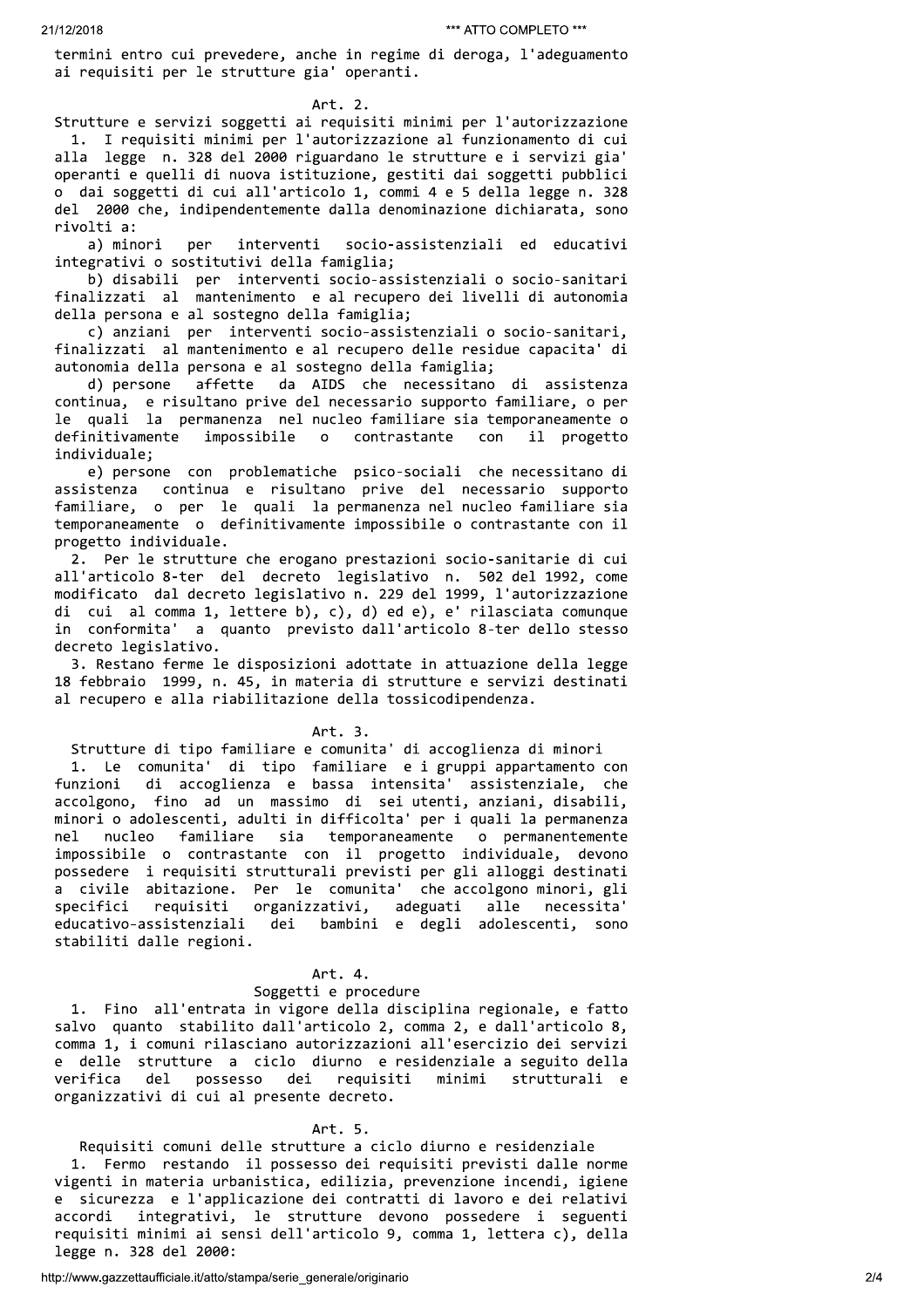a) ubicazione in luoghi abitati facilmente raggiungibili con di tale da permettere la l'uso mezzi pubblici, comunque partecipazione degli utenti alla vita sociale del territorio e facilitare le visite agli ospiti delle strutture;

b) dotazione di spazi destinati ad attivita' collettive e di socializzazione distinti dagli spazi destinati alle camere da letto, organizzati in modo da garantire l'autonomia individuale, la fruibilita' e la privacy;

sociali e sanitarie c) presenza di figure professionali relazione alle caratteristiche ed ai bisogni qualificate, in dell'utenza ospitata, cosi' come disciplinato dalla regione;

d) presenza di un coordinatore responsabile della struttura;

e) adozione di un registro degli ospiti e predisposizione per gli stessi di un piano individualizzato di assistenza e, per i minori, di un progetto educativo individuale; il piano individualizzato ed il progetto educativo individuale devono indicare in particolare: gli obiettivi da raggiungere, i contenuti e le modalita' dell'intervento, il piano delle verifiche;

f) organizzazione delle attivita' nel rispetto dei normali ritmi di vita degli ospiti;

g) adozione, da parte del soggetto gestore, di una Carta dei servizi sociali secondo quanto previsto dall'articolo 13 della legge n. 328 del 2000, comprendente la pubblicizzazione delle tariffe praticate con indicazione delle prestazioni ricomprese.

#### Art. 6.

## Requisiti comuni ai servizi

1. Ferma restando l'applicazione dei contratti di lavoro e dei relativi accordi integrativi, il soggetto erogatore di servizi alla persona di cui alla legge n. 328 del 2000 deve garantire il rispetto delle seguenti condizioni organizzative, che costituiscono requisiti minimi ai sensi dell'articolo 9, comma 1, lettera c), della medesima legge:

a) presenza di figure professionali qualificate in relazione alla tipologia di servizio erogato, secondo standard definiti dalle regioni;

b) presenza di un coordinatore responsabile del servizio;

c) adozione, da parte del soggetto erogatore, di una Carta dei servizi sociali secondo quanto previsto dall'articolo 13 della legge n. 328 del 2000 comprendente la pubblicizzazione delle tariffe praticate con indicazione delle prestazioni ricomprese;

d) adozione di un registro degli utenti del servizio con l'indicazione dei piani individualizzati di assistenza.

Art. 7.

Requisiti specifici delle strutture

della individuazione dei requisiti minimi delle  $1.$ Ai fini strutture si considerano:

a) strutture a carattere comunitario;

- b) strutture a prevalente accoglienza alberghiera;
- c) strutture protette;
- d) strutture a ciclo diurno.

2. Le strutture a carattere comunitario sono caratterizzate da intensita' assistenziale, bassa e media complessita' bassa organizzativa, destinate ad accogliere utenza con limitata autonomia personale, priva del necessario supporto familiare o per la quale la permanenza nel nucleo familiare sia temporaneamente o definitivamente contrastante con il piano individualizzato di assistenza.

strutture a prevalente accoglienza alberghiera sono  $\overline{3}$ . Le assistenziale, media e alta caratterizzate da bassa intensita' in relazione al numero di persone complessita' organizzativa destinate accogliere anziani autosufficienti o ospitate. ad parzialmente non autosufficienti.

4. Le strutture protette sono caratterizzate da media intensita' assistenziale, media e alta complessita' organizzativa, destinate ad accogliere utenza non autosufficiente.

5. Le strutture a ciclo diurno sono caratterizzate da diverso grado di intensita' assistenziale in relazione ai bisogni dell'utenza ospitata e possono trovare collocazione all'interno o in collegamento con una delle tipologie di strutture di cui ai commi precedenti.